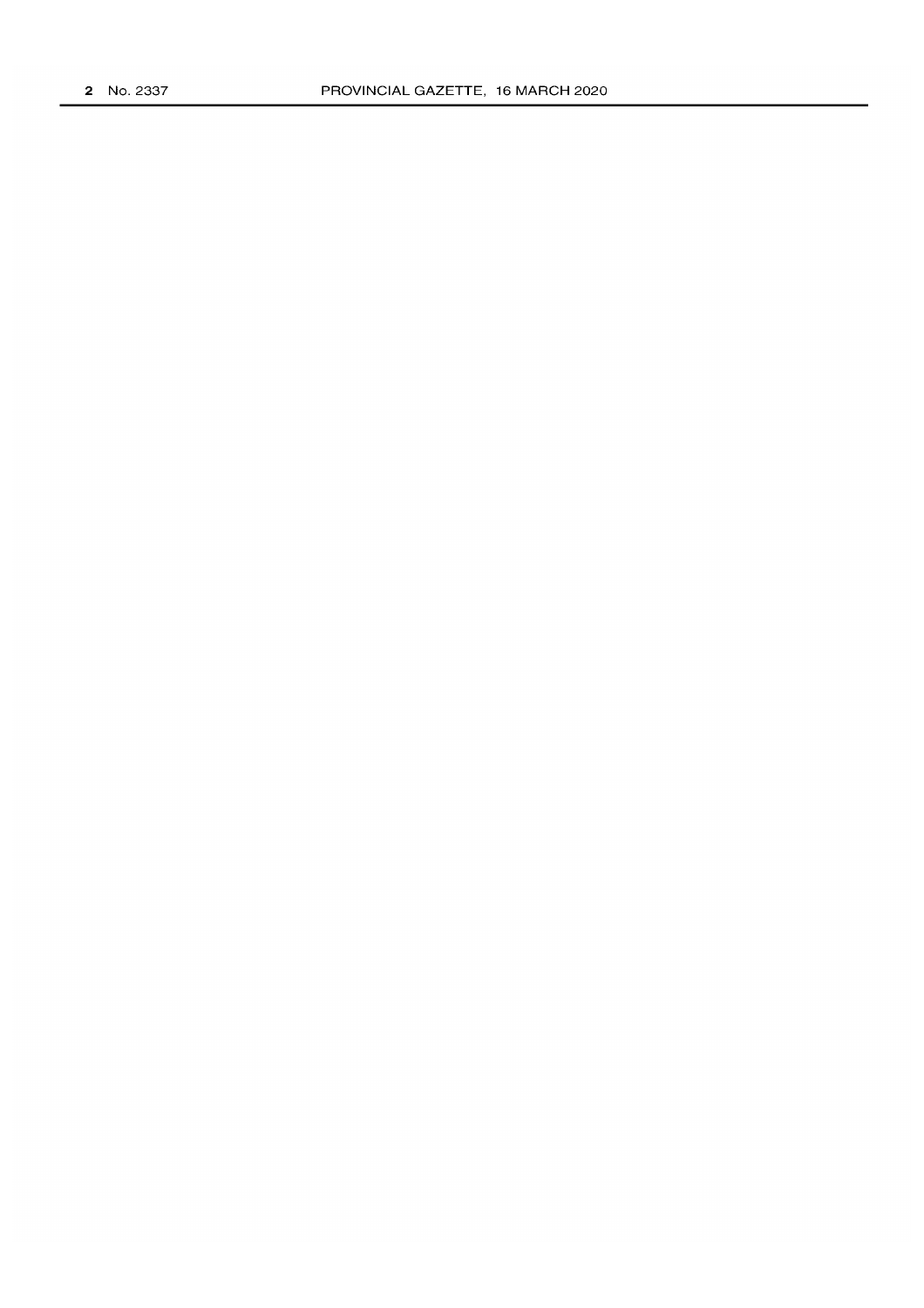## **CONTENTS**

|    |                                                                                                 | Gazette<br>No. | Page<br>No. |
|----|-------------------------------------------------------------------------------------------------|----------------|-------------|
|    | <b>GENERAL NOTICES • ALGEMENE KENNISGEWINGS</b>                                                 |                |             |
| 36 | Northern Cape Gambling Act (3/2008): Route Operator Crazy Slots Northern Cape Province: Various | 2337           |             |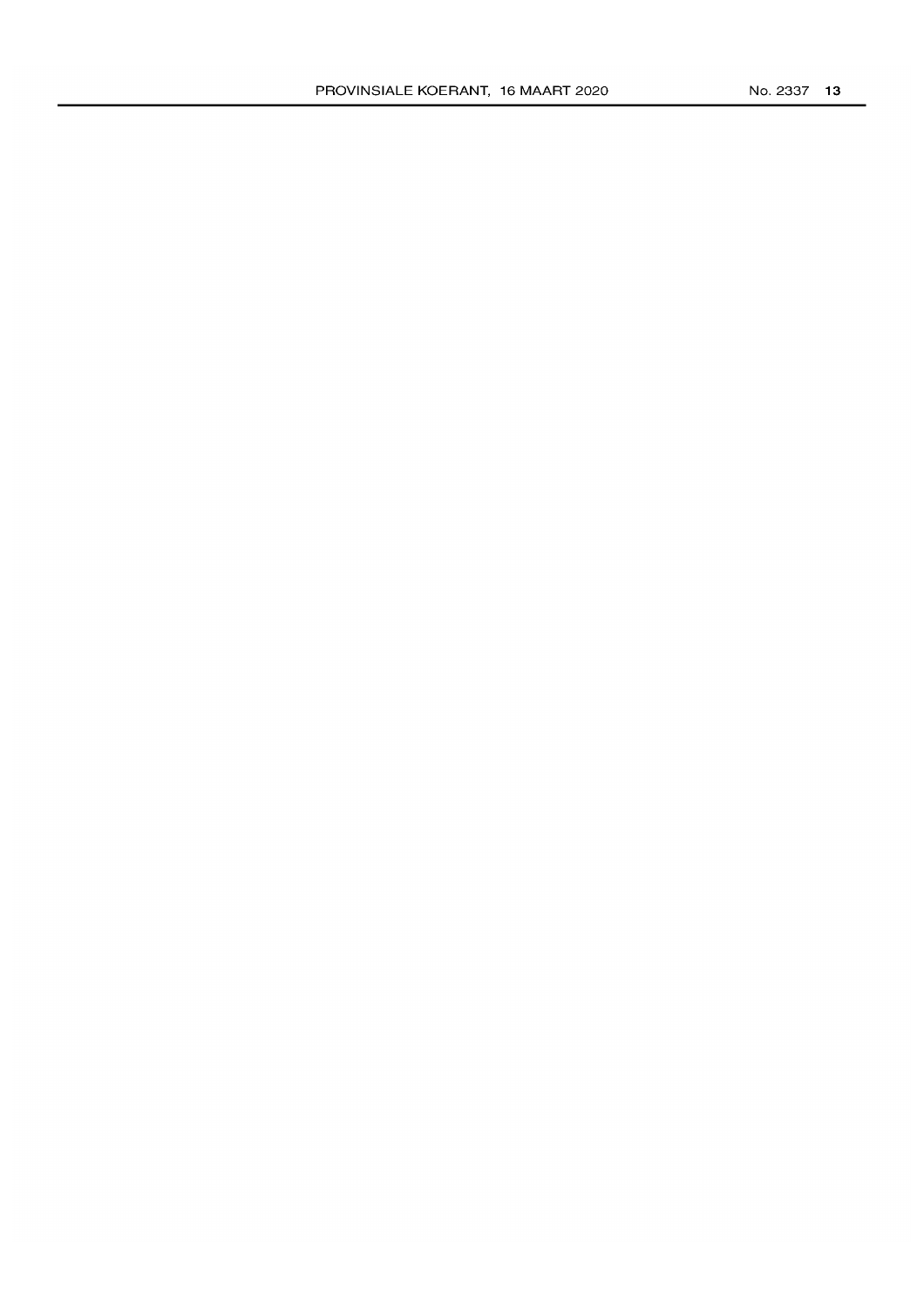# GENERAL NOTICES • ALGEMENE KENNISGEWINGS

NOTICE 36 OF 2020



### NORTHERN CAPE GAMBLING BOARD NOTICE IS HEREBY GIVEN OF APPLICATIONS RECEIVED FOR LIMITED PAYOUT MACHINES SITE OPERATOR LICENCES FROM ROUTE OPERATOR CRAZY SLOTS NORTHERN CAPE.

1. In terms of Section 28(1) (a) (ii) of the Northern Cape Gambling Act, Act 3 of 2008, notice is hereby given of applications received for Site Operator licences from Route Operator Crazy Slots Northern Cape Province.

The details of the applications are as follow: X

| <b>SITE</b><br><b>NAME</b> |  | <b>OPERATOR SITE OWNERS NAME</b>                        | <b>ADDRESS</b>                 |
|----------------------------|--|---------------------------------------------------------|--------------------------------|
| Good Fellas<br>Restaurant  |  | Johan Ming Hui Lu                                       | Erf 3044, Shop no1, Upington   |
| <b>Vengies Gaming</b>      |  | Mr. E Vrysoulis & Mr.<br><b>Zunaid Adams</b><br>Mohamed | ERF923, Acacia Street, Kuruman |

#### Public Inspection of the application

2. The applications will, subject to any ruling by the Board, be open for public inspections at the following local South African Police Service Stations from the 16<sup>th</sup> March 2020 until the 16<sup>th</sup> April 2020: Kuruman, and Upington SAPS.

The applications can also be inspected at the offices of the Board at the address mentioned below between 08:00 and 15:30 from Monday until Friday. No 31 Mac Dougal Street Monument Heights Kimberley

#### Invitation to lodge objections or representations

Interested persons are hereby invited to lodge representations in respect of any or all of the applicants by no later than 15:30 on 16<sup>th</sup> of April 2020. Representations should be in writing and must contain at least the following information:

- (a) The name of the applicant to whom the objection or representation relates
- (b) The ground(s) on which objections or representations are made
- (c) The name, address and telephone number of the person submitting the representations